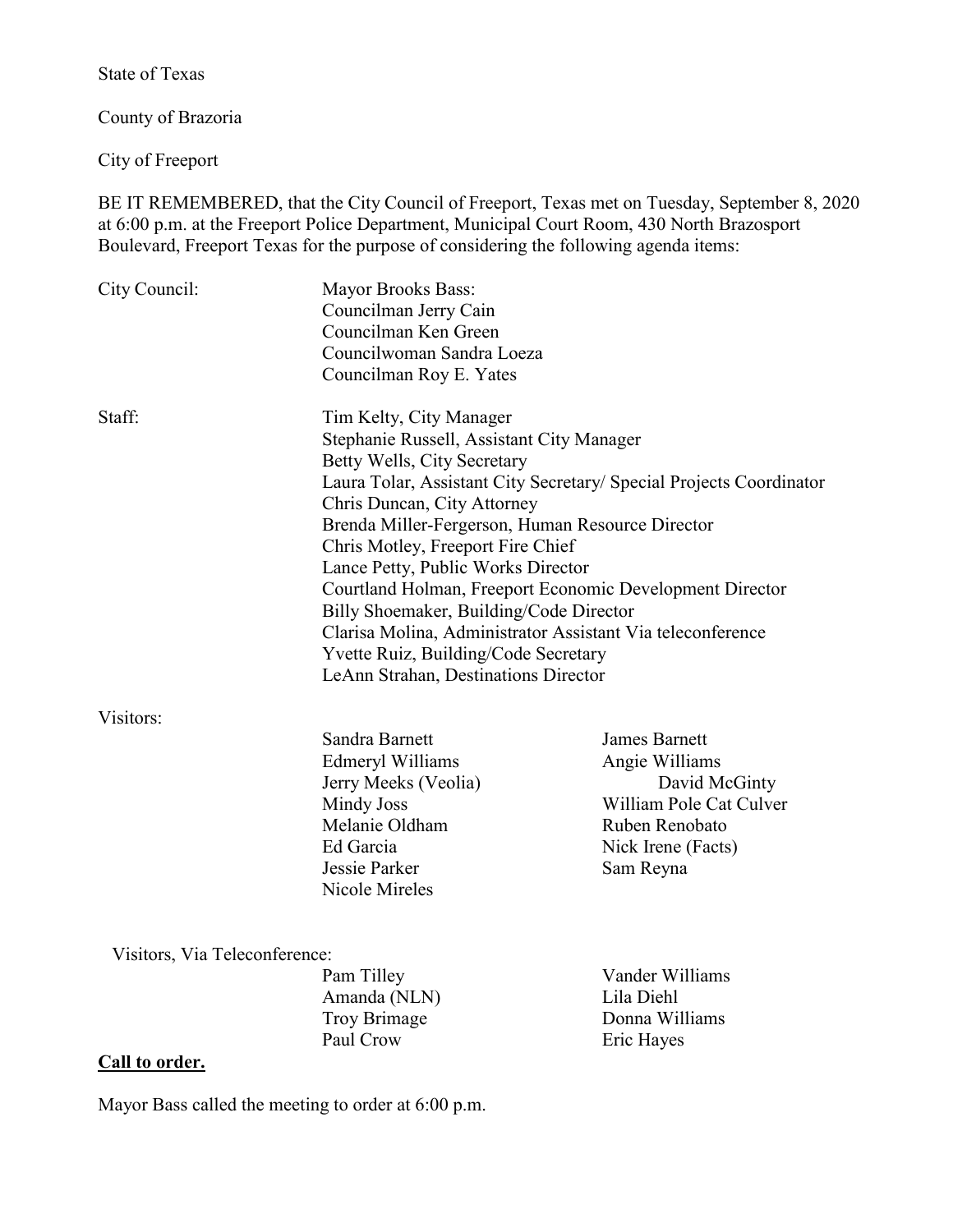# **INVOCATION AND PLEDGE OF ALLEGIANCE**:

Invocation was led by City Manager Tim Kelty. Pledge was led by Mayor Brooks Bass.

## **Citizen's Comments**

Mindy Joss and William Culver spoke to Council about FOE 311. Ms. Joss said that the reason that were present was to see if Council would be able to make an allowance for the Club to open back up,.with members only being able to enter with mask and social distancing. She said that the club is almost to the point of not being able to pay the bills, and possibly closing after 67 years.

Mayor Bass told Ms. Joss to speak with City Manager for him to put this on a future agenda. He said that the Governor may have some new announcements that may take care of the problems.

# **PRESENTATIONS/ANNOUNCEMENTS**: Announcements by Mayor, City Council and/or Staff.

### Emergency management briefing COVID-19. (Motley/Garivey)

Freeport Fire Chief, Chris Motley said that the inventory is good. He said that the numbers have gone done drastically. Mayor Bass asked if the positivity rate is down to less than ten percent, and Chief Motley said yes. Chief Motley said to remember social distancing, wash hands, and to wear mask. He also spoke on the hurricane season and the information boards that are set around the city.

Freeport Police Chief Ray Garivey said that business is being done as normal. He said that all his employees are back and healthy. He thanked City staff for all the team work that was there for the possible Hurricane.

### **CONSENT AGENDA**

Consideration and possible action on the approval of City Council meeting minutes from August 13, 2020 and August 17, 2020.

Consideration and possible action to adopt Ordinance No. 2020-2609 amending the General Election for November 3, 2020 for polling locations.

Consideration and possible action on approving Ordinance No. 2020-2610 amending the Charter Amendment polling locations.

Discussion for the postponement of hosting the Veterans Day Parade until 2021, due to the COVID-19 pandemic.

On a motion by Councilman Yates, seconded by Councilman Cain, with all present voting "Aye" 5-0 Council unanimously approved the Consent Agenda.

# **REGULAR SESSION**

Consideration and possible action on Task Authorization No. 14 with Freese and Nichols for renovation of the DOW Heritage House.

City Manager Tim Kelty presented to council the Task Authorization No. 14 with Freese and Nichols for renovation of the DOW Heritage House. He said that Ron Bavarian with Freese and Nichols was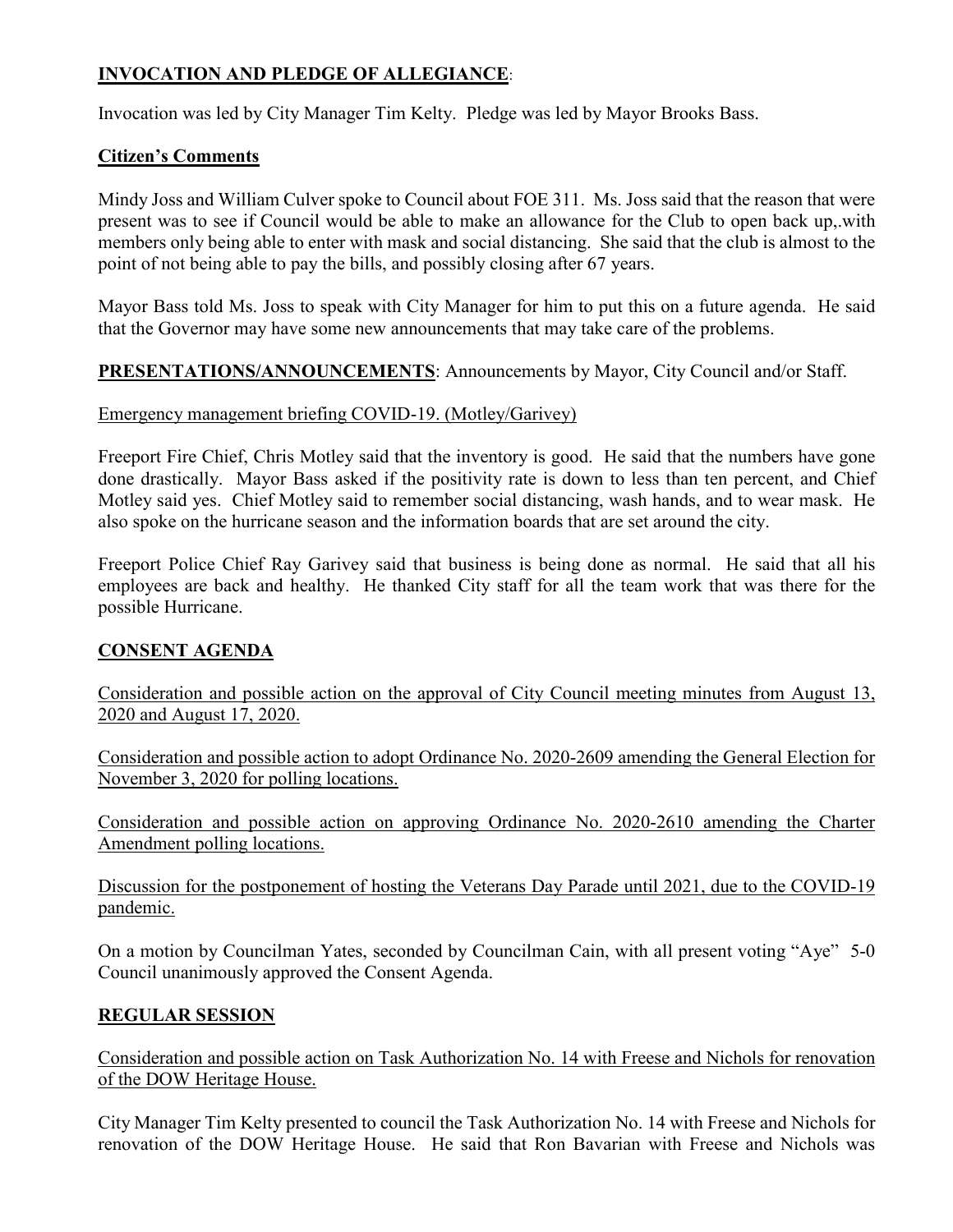available if there were any questions, and David Watson an Architect specialist in restoration was also present. Mr. Watson spoke to council about the work that needs to be done.

Mayor Bass asked if this was for direction and discussion from council? Mr. Kelty said yes. Mayor Bass asked if the \$69,000.00 was for the Architectural and the Engineering. Mr. Kelty said that is correct. Mayor Bass asked about the Bond Process, he asked if we will be stuck to this if the budget is approved for this amount. Or can this be changed? Mr. Kelty said yes this can be changed.

Mr. Watson said that the work that was previously done was substandard. The stair lift does not meets commercial requirements. The back-stair case is not up to windstorm and, doesn't meet the building code, and there is not a door. The windows were not installed correctly and the wall around the windows are completely rotten.

Councilman Yates asked if the price is for the architecture and full price on the repairs. Tim Kelty said that this is the cost for the architect and only an estimate for the repairs. We will have to go out for bids.

Mayor Bass asked Mr. Watson if the building is safe to use? Mr. Watson, said no not in the current condition. Mayor Bass told, Billy Shoemaker, Chief Motley and Administration, we are not to rent this building out.

Councilman Green asked what will it take to sell this building? City Manager Tim Kelty said that if council declares this surplus and puts it our for auction, it will not cost anything. Ms. Russell stated that we will have to repay a small amount of grant funds that were used on recent roof repairs.

There was an online question asking if the repairs to Heritage House will have a warranty? Mayor Bass said if we go forward, yes, we will insure that everyone is bonded and there are warranties.

Roy Yates asked if the \$69,000.00 included the bid package also. Mr. Kelty said yes this will include bids, design, and all the professional services.

Mayor Bass said that he wants to table this item.

On a motion by Councilman Cain, seconded by Councilman Green, with all present voting "Aye" 4-0 Council approved to table the Task Authorization No. 14 with Freese and Nichols for renovation of the DOW Heritage House. Councilman Yates voted "Ney".

### **Public Hearing:** Public Hearing Regarding FY 2020-2021 Proposed Budget.

Mayor Bass opened Public Hearing at 6:26 PM

Assistant City Manager Stephanie Russell presented to council FY 2020-2021 Proposed Budget. She said that this was originally presented to Council on August 10 as well as being posted on the city website. She said that since then there have been several changes. The property tax rate, and the water/sewer rates increase are two of the changes.

Ruben Renobato 1507 West 2<sup>nd</sup> Street, spoke to council of his concern for more roof tops that are needed in Freeport, the Bond Ordinance for streets and drainage. He said he strongly disagrees with managements conclusion with the streets, sidewalks, and infrastructure.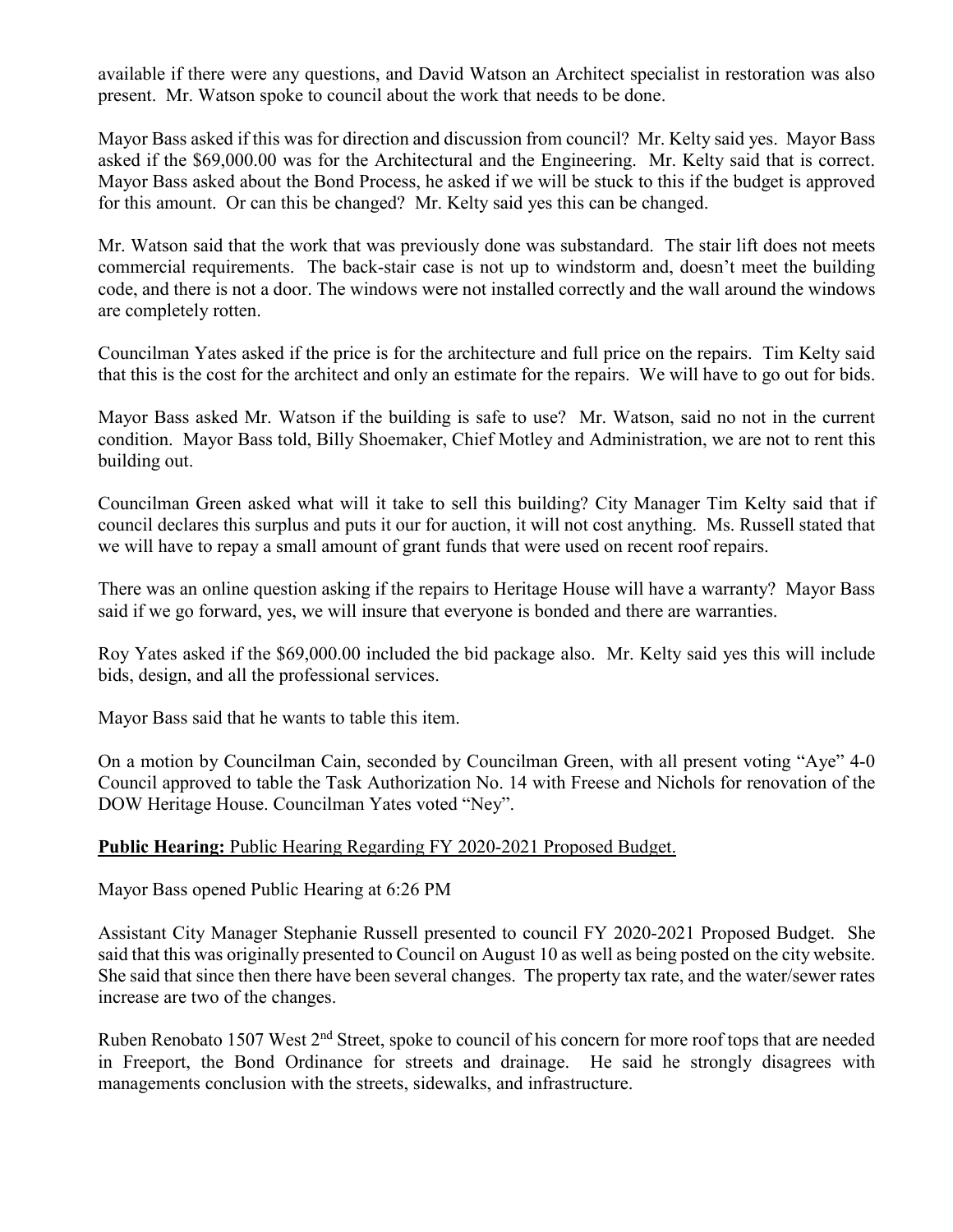Ms. Russell said that she has not got with the Bond Council, but her understanding the construction did not include news streets or development. She said that we can visit with Bond Council.

Councilwoman Loeza asked if this was to improve streets and not for new.

Mr. Kelty said this is on existing streets that are already there. He said that the bond is intended for the streets that are there. He said that this will not affect the adoption of the budget tonight.

Mayor Bass asked if council approves the budget tonight can changes be made? Mr. Kelty said yes, we are not approving how it will be spent.

Mayor Bass asked about the lights at the softball fields? He said that they need to be replaced for safety issues.

Lance Petty Public Works Director said there should be a quote by the end of the week.

Online question: Asked if the streets will be lowered so that streets will drain properly, and will the streets be repaired with concrete or asphalt? Mr. Kelty said streets will be engineered with engineering recommendations regarding the surface material. We are not planning on proposing concrete just because it was concrete, or asphalt just because it was asphalt.

Nicole Mireles asked if the streets are concrete will they go back to concrete?

Mayor Bass asked what if we want concrete on concrete? Mr. Kelty said if that is what you want that is what you will get the cost will simply determine how much we can afford.

Ed Garcia said if we replace with asphalt then the city will be going backwards.

Melanie Oldham said that she glad to hear that the Bond Council can be spoke with. She said that we need roof tops.

Jessie Parker said that she wants to be reimbursed for her tires that were ruined because of the streets in the city.

Mayor Bass closed the Public Hearing at 7:00 PM

### Consideration of an Ordinance No. 2020-2611 Adopting FY2020-2021 Budget

Assistant City Manager Stephanie Russell presented to council Ordinance No. 2020-2611 Adopting FY2020-2021 Budget. She said this is the Ordinance to adopt the budget.

Mayor Bass asked about the softball lights, because it is a safety issue. Ms. Russell said that, depending on the cost she can find the funds from this year's budget to repair the light poles at the softball fields.

On a motion by Councilwoman Loeza, seconded by Councilman Cain, with all present voting "Aye" 5-0 Council unanimously approved Ordinance No. 2020-2611 Adopting FY2020-2021 Budget.

Record vote: Cain, Approve. Green, Approve. Bass, Approve. Yates, Approve. Loeza, Approve.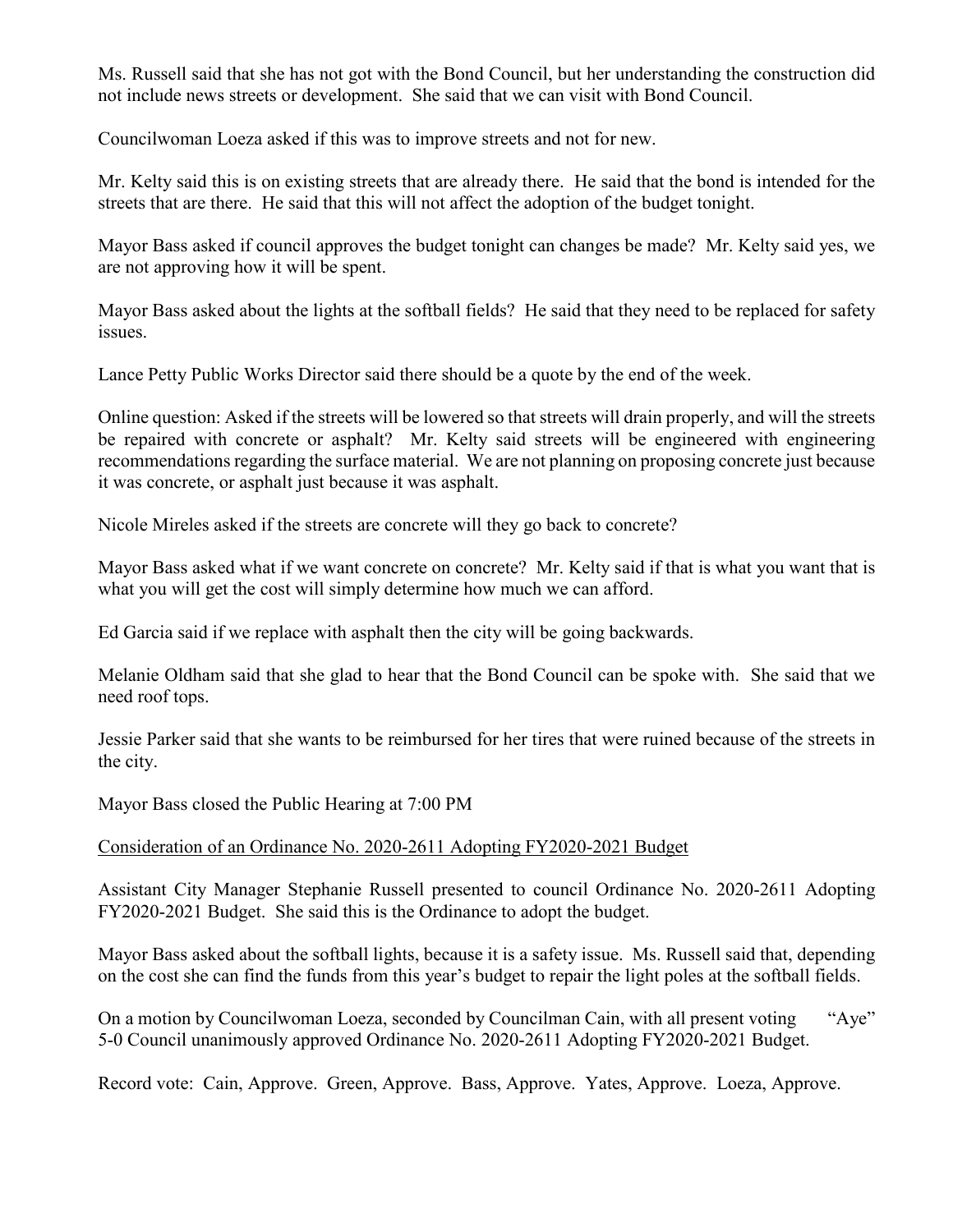Consideration and Possible Action Regarding an Ordinance No. 2020-2612 Establishing a Tax Rate for the 2020 Tax Year.

Assistant City Manager Stephanie Russell presented to council Ordinance No. 2020-2612 Establishing a Tax Rate for the 2020 Tax Year. She said that in past meetings council proposed the NNR Tax Rate. She said that this was published in the paper.

On a motion by Councilman Green, seconded by Councilman Cain, with all present voting " Aye" 5-0 Council unanimously approved Ordinance No. 2020-2612 Establishing a Tax Rate for the 2020 Tax Year.

Record vote: Cain, Approve. Green, Approve. Bass, Approve. Yates, Approve. Loeza, Approve

Ratification of Increased Property Tax Revenues Reflected in the Fiscal Year 2020-2021 Adopted Budget.

Assistant City Manager presented to council the Ratification of Increased Property Tax Revenues Reflected in the Fiscal Year 2020-2021 Adopted Budget. She said that this is a house keeping item.

On a motion by Councilman Cain, seconded by Councilwoman Loeza, with all present voting " Aye" 5-0 Council unanimously approved the Ratification of Increased Property Tax Revenues Reflected in the Fiscal Year 2020-2021 Adopted Budget.

Consideration and possible action approving Ordinance No. 2020-2613 establishing water/sewer discount for the Senior Citizens within the City of Freeport.

Assistant City Manager presented to council Ordinance No. 2020-2613 establishing water/sewer discount for the Senior Citizens within the City of Freeport. Ms. Russell said that this was at the direction by council at a previous meeting.

Councilwoman Loeza asked how the residents will know that they have to fill out an application for this discount? Ms. Russell said that there will be notice on the water bill. She said social media also.

Mayor Bass asked if we can use the phone system as well to get the notice out. Ms. Russell said yes.

Councilman Cain asked if the residents go to City Hall to register. Ms. Russell said yes.

Councilman Yates asked how much the discount is? Ms. Russell said twenty percent.

On a motion by Councilwoman Loeza, seconded by Councilman Yates, with all present voting " Aye" 5-0 Council unanimously approved Ordinance No. 2020-2613 establishing water/sewer discount for the Senior Citizens within the City of Freeport.

## Consideration of an Ordinance No. 2020-2614 Amending Sections 52.15 and 52.16 of the Code of Ordinances to Clarify Meter Sizes included in the Rates for Water and Sewer Services.

Assistant City Manager Stephanie Russell presented to council Ordinance No. 2020-2614 Amending Sections 52.15 and 52.16 of the Code of Ordinances to Clarify Meter Sizes included in the Rates for Water and Sewer Services. Ms. Russell said that this is just a clean up on the Ordinance that was passed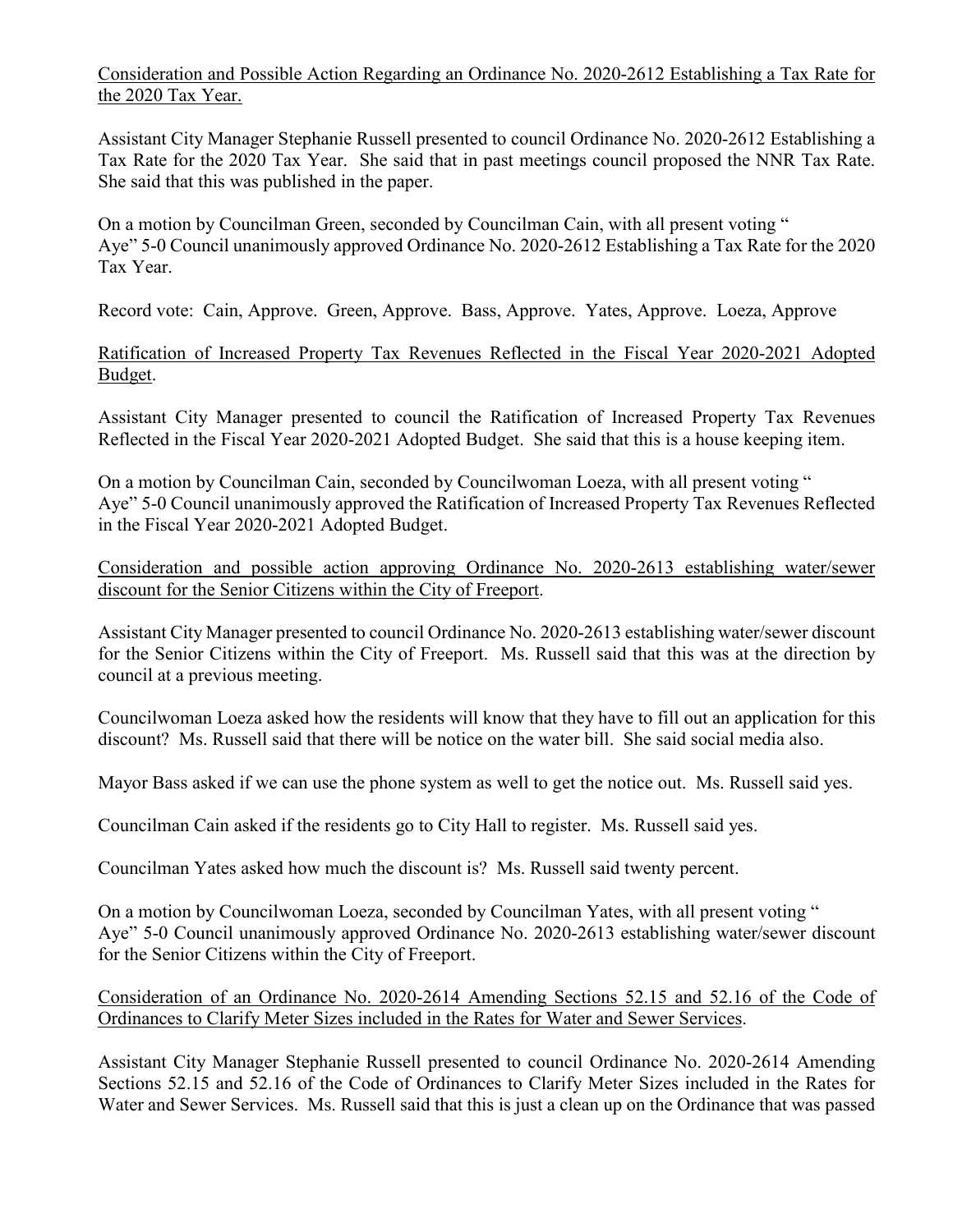a few weeks ago. She said that some meters are in between sizes. She said that if a meter falls between the size then you will move to the next size.

Mayor Bass said that he looked at 2019 rates and he did not see pricing on meters or meter sizes. He said that he feels this is something that was not discussed last meeting. He said that his opinion is this should be tabled and that we place it on the next meeting. Mayor Bass said that he does not feel that we put this before the public. He said that this is adding additional money to commercial and industrial accounts.

Councilman Green asked if this would change the rate? Ms. Russell said not for residential, but for commercial.

Councilman Yates said that he does not understand why the meter size makes a difference.

Mr. Kelty said that if the meter is larger, the customer will use significantly more water and sewer. Smaller meters use water and sewer in the thousands of gallons per month. Large meters have usage in the tens of thousands or gallons per month. The largest meter sizes often use over one hundred thousand gallons per month. The base rate is only charged once and is not a volumetric rate. It is basically an availability fee covering the cost of infrastructure necessary to provide the utility at the quantity needed.

Mayor Bass said that council needs more information and he tabled this item until the next meeting on September 21, 2020.

Consideration and possible approval for award of proposal for the comprehensive Zoning Ordinance Overhaul.

Billy Shoemaker, Building and Code Director presented to council the possible approval for award of proposal for the comprehensive Zoning Ordinance. He said the recommendation that staff is bringing before council is to approve this RFP to Kendig Keast. He said that our zoning ordinances have not been updated since 1964. He said that this will take about 15 months, and there will be public input.

Mayor Bass asked if this can be done sooner and cheaper.

Mr. Shoemaker said that they have gone back and they did get it down to \$102,000.00.

Nicole Mireles said that the 15-month's is too long

Melanie Oldham spoke in opposition to this.

Councilwoman Loeza asked if the Comprehensive Zone and Sub-Division Ordinance will be done together in the 15-month time frame? Billy Shoemaker said yes.

Mayor Bass said that he thinks 15-months is a ridiculous, time frame. He said that we need to make changes, but \$100,000 is a lot of money for something that will take this long.

Mayor Bass tabled this item.

Consideration and possible action approving Ordinance No. 2020-2615 the proposed updates to the truck route on 2<sup>nd</sup> Street.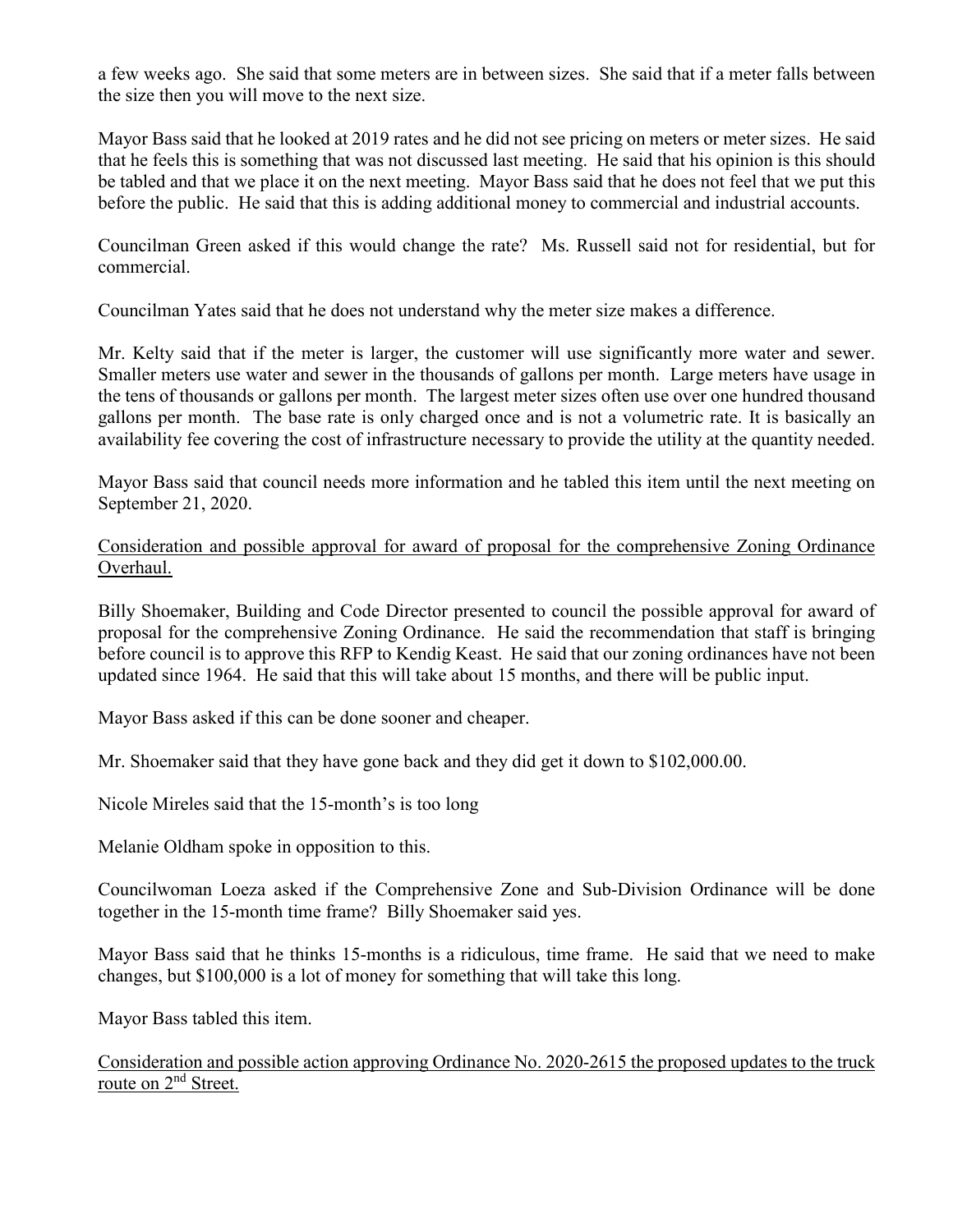Billy Shoemaker, Building and Code Director presented to council Ordinance No. 2020-2615 the proposed updates to the truck route on  $2<sup>nd</sup>$  Street, he said that this was presented to Planning and Zoning they approved this with a 15MPH speed limit.

Edmeryl Williams said that the streets are being ruined by the tank trucks.

Nicole Mireles said that Planning and Zoning approved the new route for trucks with a new speed limit of 15MPH.

City Attorney said that a traffic study will need to be done first, and then it is presented to City Manager to post new speed limit signs.

Ed Garcia suggested the Port use their main gate.

Angie Williams voiced her concern of the trucks going down  $2<sup>nd</sup>$  and  $5<sup>th</sup>$  Streets.

Melanie Oldham spoke of the safety of families on the East End.

Mayor Bass said that safety is a big factor driving this change.

Councilman Yates said that he thinks that we need to figure out how much traffic is coming from the Port.

Mary Garcia asked if the streets can be re-routed.

Nicole Mireles asked if there needs to be a study for speed bumps. City Attorney Chris Duncan said we need to do a speed study before we reduce the speed.

This item was tabled by Mayor Bass until the next meeting.

Consideration and possible action approving Resolution No. 2020-2646 revising Section 9.07 (Overtime) and 9.10 (Longevity Pay) in Chapter Nine of the Personnel Policy Handbook.

Brenda Fergerson, Human Resource Director presented to council Resolution No. 2020-2646 revising Section 9.07 (Overtime) and 9.10 (Longevity Pay) in Chapter Nine of the Personnel Policy Handbook. She said that there was employee feedback on some of the changes. She said that the longevity pay, will be each pay period instead of annually. Also, the holiday pay will be considered as time worked. This is so an employee will not lose their overtime pay.

Mayor Bass said that he appreciates that staff is listening to the employees.

Councilwoman Lozea asked if this was the middle ground that was negotiated with the employees? Brenda Fergerson said "yes".

Councilman Yates said vacation time does not count towards overtime? Brenda Fergerson said this is correct.

On a motion by Councilman Cain, seconded by Councilwoman Loeza, with all present voting " Aye" 5-0 Council unanimously approved Resolution No. 2020-2646 revising Section 9.07 (Overtime) and 9.10 (Longevity Pay) in Chapter Nine of the Personnel Policy Handbook.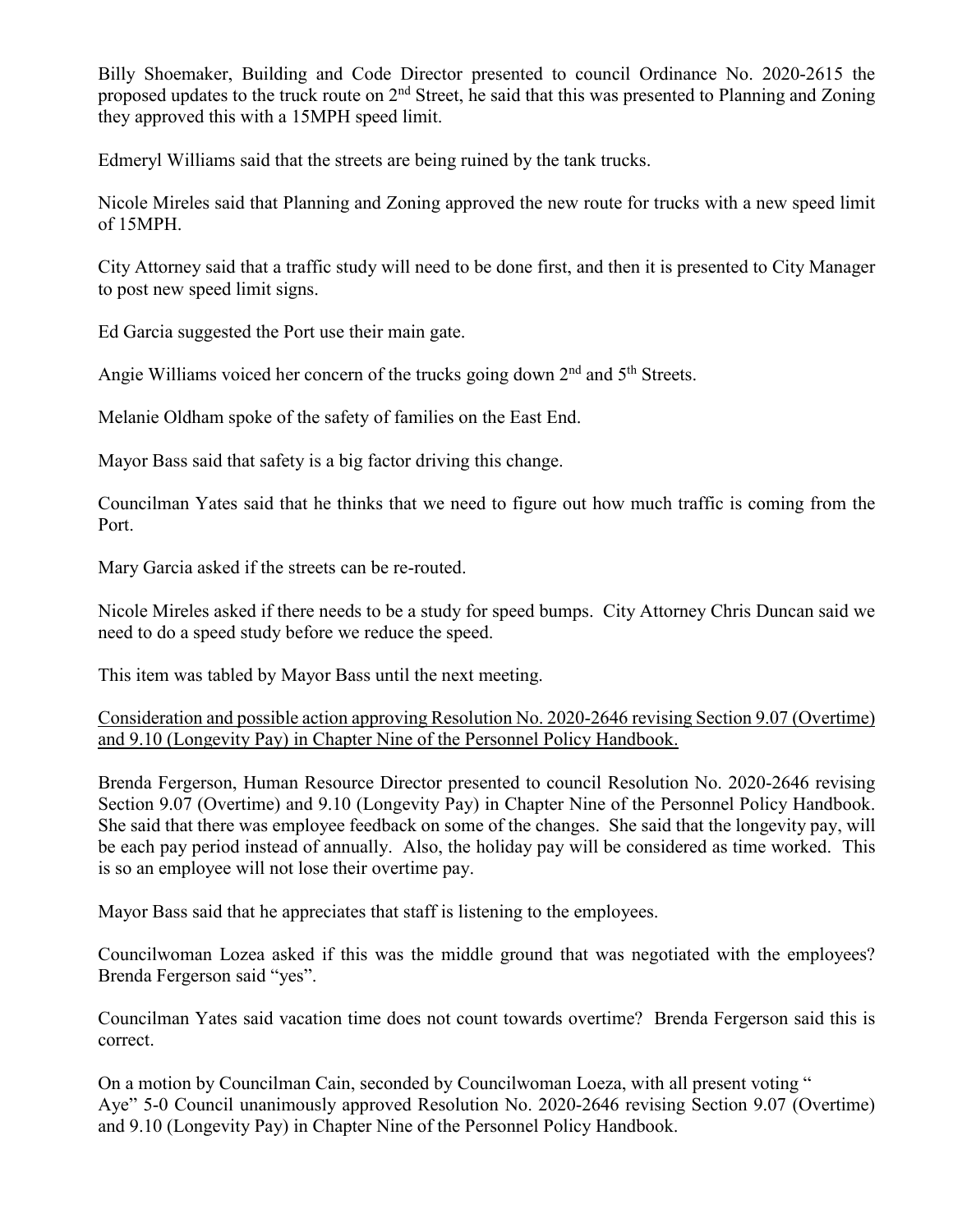Consideration and possible action approving Resolution No.2020-2647 a resolution amending the Freeport Personnel Policy Handbook to include a Temporary COVID-Related Suspension of Vacation Rollover Limits and a Temporary Limited Vacation Buy-Out Option.

Brenda Fergerson, Human Resource Director presented to council Resolution No.2020-2647 a resolution amending the Freeport Personnel Policy Handbook to include a Temporary COVID-Related Suspension of Vacation Rollover Limits and a Temporary Limited Vacation Buy-Out Option. She said that there are a lot of employees that are not using vacation due to the pandemic.

Mayor Bass asked if the declaration will need to be extended? Tim Kelty said that the emergency declaration stands until it is removed

Councilman Yates asked if they can sell their vacation?

Brenda Fergerson said that this will allow the buy out for some vacation time if they were unable to take vacation due to the pandemic. This is temporary and there is a limit of the amount that they can buy out.

Councilwoman Loeza asked if this is \$.50 on the dollar? Brenda Fergerson said no, this is the full rate up to 40 hours.

On a motion by Councilwoman Loeza, seconded by Councilman Green, with all present voting " Aye" 5-0 Council unanimously approved Resolution No.2020-2647 a resolution amending the Freeport Personnel Policy Handbook to include a Temporary COVID-Related Suspension of Vacation Rollover Limits and a Temporary Limited Vacation Buy-Out Option.

Consideration and possible action of approving Resolution No. 2020-2648 to amend and set the maximum fees charged for Taxicab Service in the City of Freeport.

City Manager Tim Kelty presented to council Resolution No. 2020-2648 to amend and set the maximum fees charged for Taxicab Service in the City of Freeport. He said staff recommends setting the rates at \$3.50 a mile and \$3.50 a pickup. He said that we have a taxicab service that is wanting to lower her rates.

On a motion by Councilman Yates, seconded by Councilman Cain, with all present voting " Aye" 5-0 Council unanimously approved Resolution No. 2020-2648 to amend and set the maximum fees charged for Taxicab Service in the City of Freeport.

Consideration and possible action approving Resolution No. 2020-2649 for requesting Governor Abbot to extend severely distressed New Market Tax Credit, and Opportunity Zone into Downtown.

Courtland Holman, Freeport Economic Development Director presented to council Resolution No. 2020- 2649 for requesting Governor Abbot to extend severely distressed New Market Tax Credit, and Economic Opportunity Zone into Downtown. Mr. Holman said that the city needs more attractions. Mr. Holman said that there are areas within the city which are blighted. He said that there are only about 20% of buildings downtown that are being used.

Mayor Bass asked if this cost the city any money. Mr. Holman said no.

Tim Kelty said, if successful, this makes it more attractive to investments.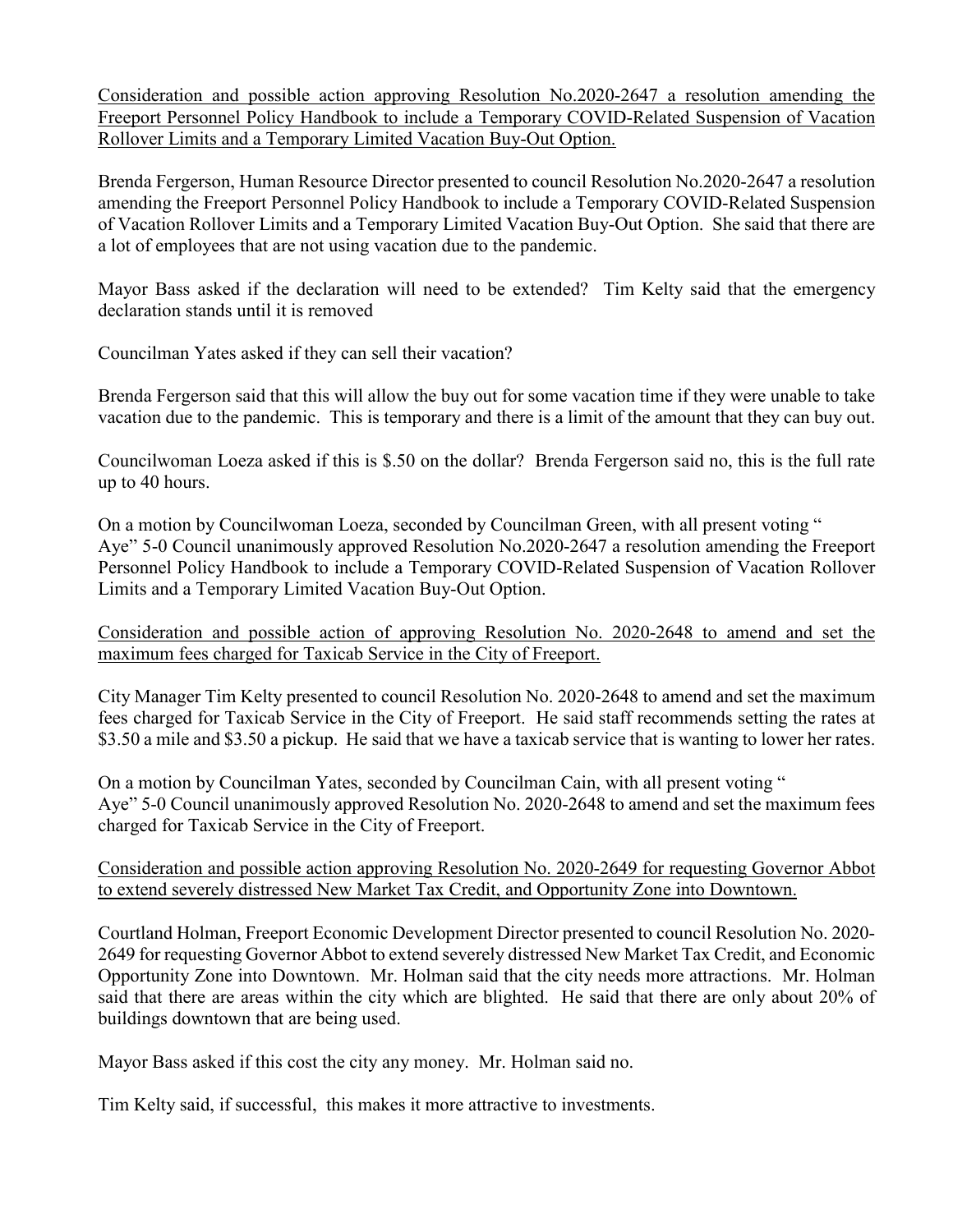On a motion by Councilman Green, seconded by Councilman Yates, with all present voting " Aye" 5-0 Council unanimously approved Resolution No. 2020-2649 for requesting Governor Abbot to extend severely distressed New Market Tax Credit, and Opportunity Zone into Downtown.

Consideration of a Resolution No. 2020-2650 appointing and reappointing members to the Historical Commission and the Main Street Board.

City Manager Tim Kelty presented to council Resolution No. 2020-2650 appointing and reappointing members to the Historical Commission and the Main Street Board. He said that this board was reformed last year. He said that this board requires nine members. He said that we need to appoint or reappoint five two-year appointments and three one-year appointments tonight.

Nat Hickey, Brenda George, Sandra Barbree, Carmen Read, and Cliff Vandergrifft were reappointed to two-year terms.

Edmeryl Williams, David McGinty and Jessie Parker were appointed to a one-year term.

On a motion by Councilman Yates, seconded by Councilwoman Loeza, with all present voting " Aye" 5-0 Council unanimously approved Resolution No. 2020-2650 appointing and reappointing members to the Historical Commission and the Main Street Board.

Consideration of a Resolution No. 2020-2651 appointing and reappointing members to the Planning Commission.

City Manager Tim Kelty presented to council Resolution No. 2020-2651 appointing and reappointing members to the Planning Commission. He said that there are five members on this board. We need to appoint or reappoint three two-year terms, and appoint one, to a one-year term.

Nicole Mireles, Andrew Dill, and Eric Hayes were reappointed to two-year term.

Melanie Oldham was appointed to a one-year term.

On a motion by Councilman Yates, seconded by Councilman Green, with all present voting " Aye" 5-0 Council unanimously approved Resolution No. 2020-2651 appointing and reappointing members to the Planning Commission.

# Consideration of approving Resolution No. 2020-2653 appointing and reappointing members to the Senior Citizens Commission.

City Manager Tim Kelty presented to council Resolution No. 2020-2653 appointing and reappointing members to the Senior Citizens Commission. He said that this board is made up of five members. We need to appoint or reappoint two, two-year terms and fill one vacancy.

Mary Talbert, and Valerie Crosby were reappointed to two-year terms. There were no applications for the vacancy on this board for the one-year term.

On a motion by Councilwoman Loeza, seconded by Councilman Green, with all present voting " Aye" 5-0 Council unanimously approved Resolution No. 2020-2653 appointing and reappointing members to the Senior Citizens Commission.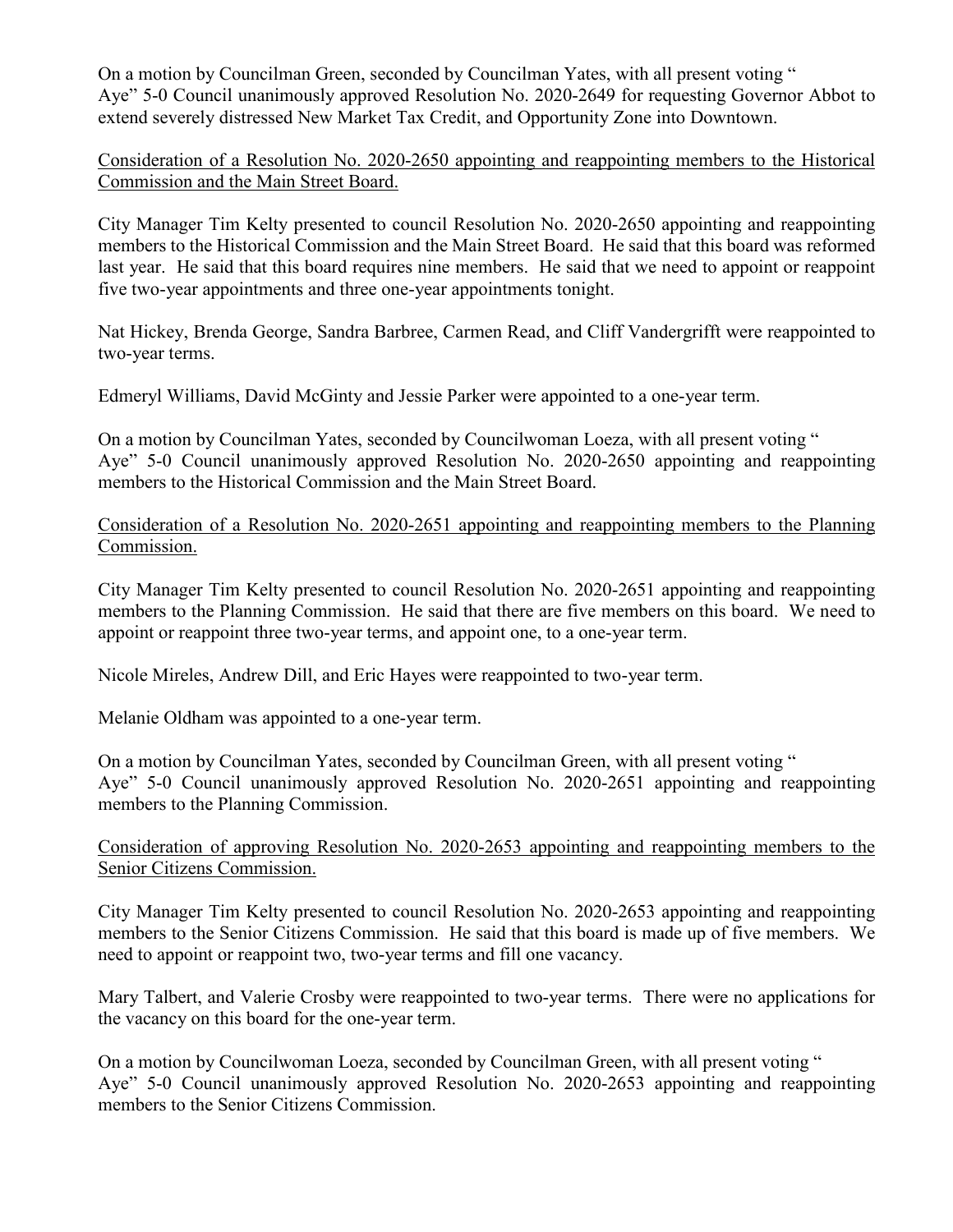Consideration of approving Resolution No. 2020-2652 appointing and reappointing members to the Freeport Economic Development Board.

City Manager Tim Kelty presented to council Resolution No. 2020-2652 appointing and reappointing members to the Freeport Economic Development Board. He said that we need three two-year appointments. Ed Garcia, Trey Sullivan and Jeff Pena are up for reappointments for two-year terms.

Councilman Ken Green said that he would like to move this item to Executive Session. He said that he is the Liaison for this Board and he has some things which he would like to discuss with council. He said that he wants to discuss Board Member Jeff Pena.

City Attorney Chris Duncan advised council that if someone is the discussion in executive session, that person has the right to say if they would like to have it discussed in open session.

Jeff Pena, said that he would rather the discussion occur in the open session.

Ed Garcia said he is a Board Member for the EDC and he supports Jeff Pena being on the EDC Board.

On a motion by Councilman Yates to reappoint the three members, but lack of second, motion failed.

On another motion by Councilman Cain to remove Jeff Pena, and appoint Mario Muraira, but lack of second, motion failed.

Mayor Bass tabled this item.

### **WORK SESSION:**

There were no comments from Council.

#### Update on reports / concerns from Department heads

There were no comments from Department heads.

Open session was closed at 9:40 pm and Council entered into Executive Session.

### **CLOSED SESSION:**

Executive Session regarding a.) (Potential Litigation) consultation with city attorney b.) (Deliberations about Real Property), 212 East Park Ave in accordance with Government Code Annotated, Chapter 551, Sections 551.071, 551.074.

### **REGULAR SESSION**

Mayor Brooks Bass reconvened regular session at 10:04 P.M.

No action taken in Executive Session.

Adjourn